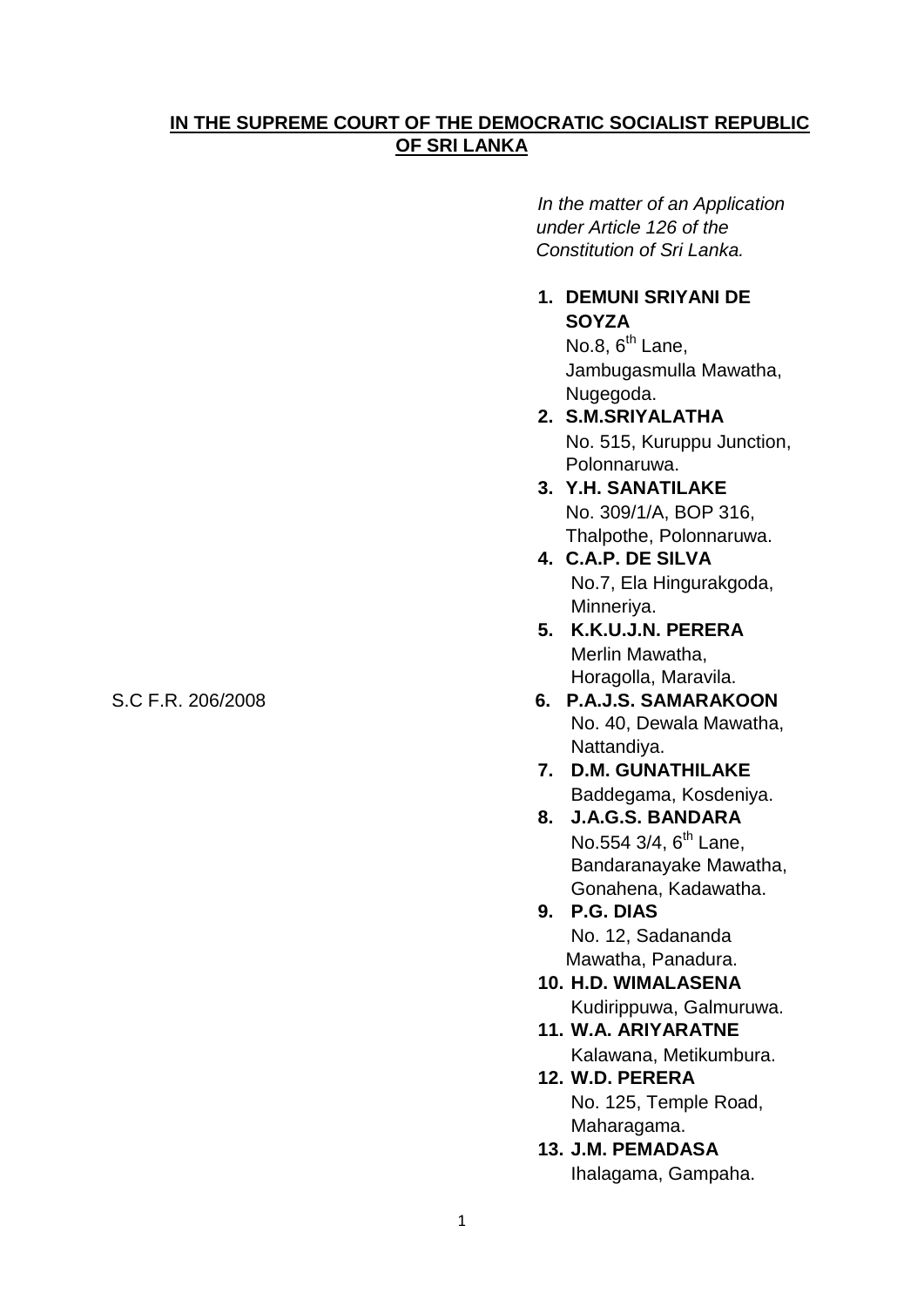# **14. I.M.M. KUMARIHAMI**

Dela Walauwa, Pussella, Parakaduwa. **15. H.M.L.S.B. HERATH**

No. 46 E, Hendeniya, Peradeniya.

#### **16.M.A.MANURATHNA** No.11, Ganga Mawatha, Panadura.

 **17. M.K.G.MUDIYANSE** No. 451, Zone 4, Nawanagaraya, Medirigiriya.

#### **18. A.M.P.I.M.K. HERATH** No.77/7, Ihalakaragahamuna,

Kadawatha.

#### **19. H.N. CHANDRALATHA** No. 955/5, 1<sup>st</sup> Lane, Gothatuwa, Angoda.

 **20. W.M. CHANDRALATHA** No.8, Irrigation Quarters, Kundasale.

#### **21. J.WICKRAMASINGHE** Palapathwala, Totagamuwa, Weliwatte.

 **22. C. RUPASINGHE,** "Shanthi",Talatuoya, Mudunkada.

# **23. H.C.S. WATHULANDA** No.7 F/1,Hendeniya, Peradeniya.

# **24. H.B.DENIYAWATTE**

No. 16, Dharmashoka Mawatha, Aruppola, Kandy.

**25. D.M.D. KODIPPILI** No. 24, Uyankele Road, Panadura.

## **26. C.WITHANAWASAM** No. 49/3, Wekanda Road, Homagama.

# **27. M.P.L.DE SILVA,**

 No. 145/3, Old Nawala Road,Nawala, Rajagiriya. **PETITIONERS**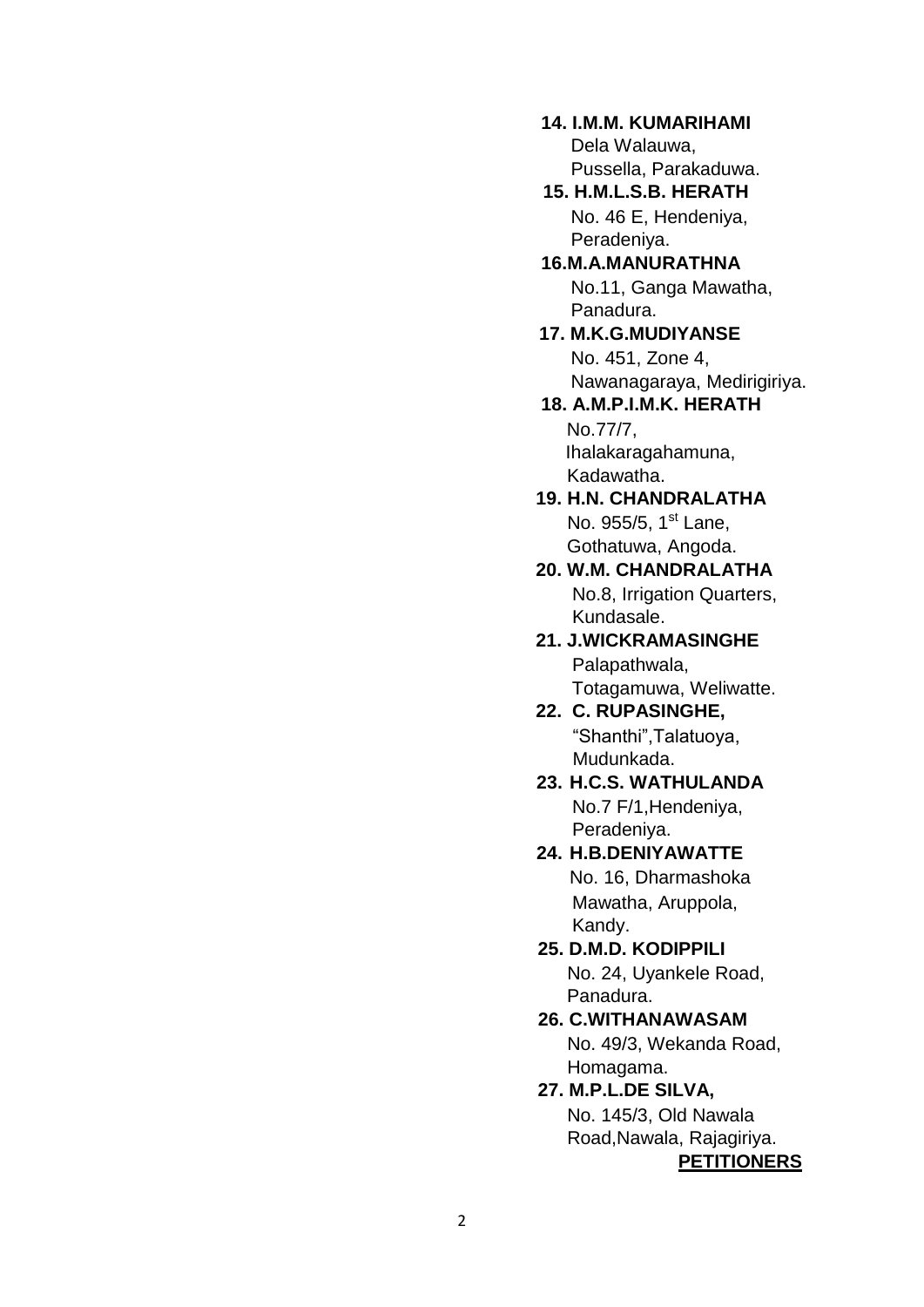**VS.**

- **1(b). DHARMASENA DISSANAYAKE** Chairman.
- **2(b). A.SALAM ABDUL**  *WAID* **WAID** *Member.*  $\blacksquare$ 
	- **3(b). DR.PRATHAP RAMANUJAM** Member.
	- **4(b). MS.D.SHIRANTHA WIJAYATILAKA** Member.
	- **5(b). MRS.V. JEGARASINGHAM** Member.
	- **6(b).SANTI NIHAL SENEVIRATHNE** Member.
	- **7(b). S.RANNUGGE** Member.
	- **8(b). D.L.MENDIS** Member.
	- **9.(b).SARATH JAYATHILAKE** Member.

All of the Public Service Commission, No.177, Nawala Road, Narahenpita, Colombo 5.

#### **10(b).H.M.G. SENEVIRATHNE**

Secretary, Public Service Commission, No.177,NawalaRoad, Narahenpita.

# **11. D.DISSANAYAKE**

Secretary, Ministry of Public Administration and Home Affairs.

# **12. HON.ATTORNEY GENERAL**

Attorney-General's Department, Colombo 12. **RESPONDENTS**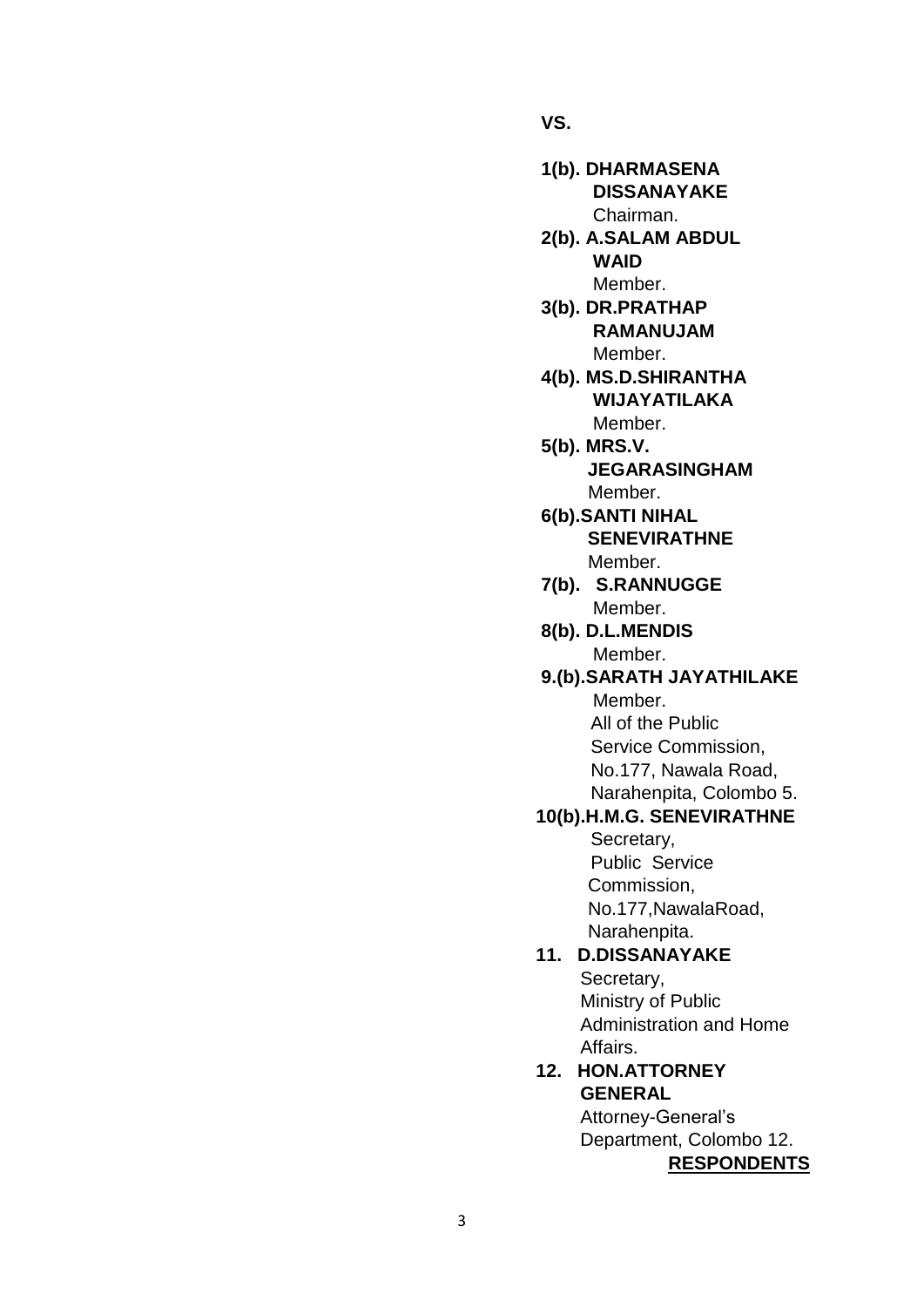| <b>BEFORE:</b>                                           | Eva Wanasundera, PC, J<br>Anil Gooneratne J<br>Prasanna Jayawardena, PC, J                                                                                 |
|----------------------------------------------------------|------------------------------------------------------------------------------------------------------------------------------------------------------------|
| <b>COUNSEL:</b>                                          | J.C. Weliamuna for the Petitioners.<br>Indika Demuni de Silva PC, ASG for the 1B, 2B, 3B, 4B, 5B, 6B,<br>7B, 8B, 9B, 10B and 11 <sup>th</sup> Respondents. |
| <b>ARGUED ON:</b>                                        | 29 <sup>th</sup> July 2016.                                                                                                                                |
| <b>WRITTEN</b><br><b>SUBMISSIONS</b><br><b>FILED ON:</b> | By the Petitioners on 15 <sup>th</sup> September 2016<br>Not filed by the Respondents.                                                                     |
| <b>DECIDED ON:</b>                                       | 09 <sup>th</sup> December 2016                                                                                                                             |

Prasanna Jayawardena, PC, J.

The 25 Petitioners are public servants who joined the General Clerical Service ["the GCS"] of the State in the latter half of the 1970s and early 1980s. In the year 1995, the Petitioners were appointed to the `Supra Class" of the GCS *on a*  **Supernumerary** basis with effect from 01<sup>st</sup> July 1989. This was done following a settlement entered in Fundamental Rights Application Nos. 197/93 and 198/93.

The Petitioners claim that, by a letter dated  $17<sup>th</sup>$  January 1995, the Director -Establishments confirmed that, although the Petitioners were serving on a Supernumerary basis consequent to the settlement entered in the aforesaid Fundamental Rights applications, the Petitioners were entitled to all the general rights [පොදු අයිතිවාසිකම්] of public servants who serve in the `Supra Class' of the GCS.

When the Public Management Assistants' Service ["the PMAS"] was established in 2004, the Petitioners were absorbed into it from  $01<sup>st</sup>$  January 2004. It is relevant to note that, during their period of service in the PMAS too, the Petitioners continued to be in service on a Supernumerary basis.

On 05<sup>th</sup> February 2007, the Secretary of the Ministry of Public Administration and Home Affairs issued the Combined Services Circular No. 01/2007 inviting applications for appointment to Class II Grade II of the Sri Lanka Administrative Service ["the SLAS"]. The Circular stated that, officers who had completed 15 years service by 31<sup>st</sup> December 2004 and had been absorbed into Class I of the PMAS from 01<sup>st</sup> January 2004 onwards or who had completed 10 years service by 31<sup>st</sup> December 2004 and had been absorbed into the Supra Class of the PMAS from 01<sup>st</sup> January 2004 onwards, were eligible to apply.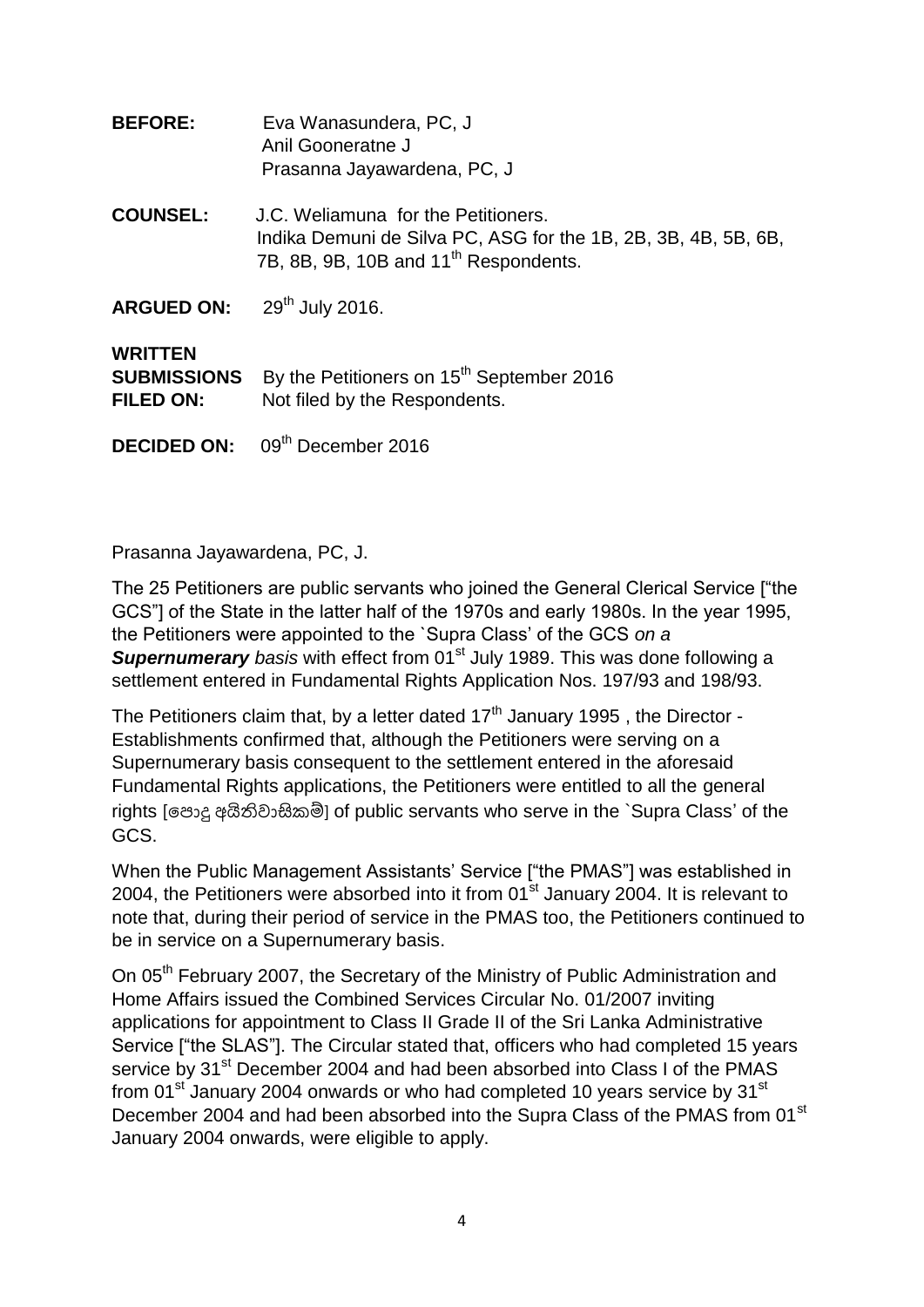The aforesaid Combined Services Circular No. 01/2007 stated that, the selection of applicants for appointment to Class II Grade II of the SLAS would be made based on: (i) the marks obtained at a written examination; and (ii) marks for seniority.

It should be mentioned here that, Clause (3) under the Heading *"Marking Scheme for Seniority"* in Section 5 of the aforesaid Combined Services Circular No. 01/2007 dated 05th February 2007 stated, *"Appointment to any post on Supernumerary basis or antedating of any appointment will not be considered for computing marks for seniority……"* [emphasis added].

The Petitioners applied for appointment to Class II Grade II of the SLAS and sat for the written examination which was held on  $26<sup>th</sup>$  August 2007. The Petitioners' position is that, it was only in April 2008 that they learnt the results of the written examination when the Merit List was released and marks allotted for seniority became known. The Petitioners had *not* been selected. The Petitioners" position is that, *none* of the applicants who had been serving on a Supernumerary basis at the time they applied, had been selected for appointment to Class II Grade II of the SLAS.

On 05<sup>th</sup> June 2008, the Petitioners made this application alleging that, the Respondents' failure to allocate marks for the period of the Petitioners' service on a Supernumerary basis in the `Supra Class" of the GCS and later in the PMAS, violated the Petitioners" fundamental rights guaranteed by Article 12 (1) of the Constitution.

The Respondents to the Petition dated  $05<sup>th</sup>$  June 2008 filed by the Petitioners were the Chairman and Members of the Public Service Commission, the Secretary of the Ministry of Public Administration and Home Affairs and the Hon. Attorney-General.

In their Petition, the Petitioners averred that, the non-allocation of marks for the period of their service on a Supernumerary basis, was the reason for their not being selected for appointment to the SLAS. They stated that, when promotions or appointments had been made in other Services in the public service, the period of service on a Supernumerary basis was taken into account.

The aforesaid letter dated 17<sup>th</sup> January 1995 issued by the Director-Establishments was annexed to the Petition marked **"P7"** and, the Combined Services Circular No. 01/2007 dated 05th February 2007 was annexed to the Petition marked **"P9"**.

The Petitioners pleaded that, the aforesaid Clause (3) in Section 5 of the Circular marked **"P9"** was discriminatory and unfair. The Petitioners also pleaded that, the failure to allocate marks for the period of their service on a Supernumerary basis, denied them of their legitimate expectations.

The Petitioners stated that, some of them had made the appeals dated  $08<sup>th</sup>$  July 2005, 07th October 2005,16th June 2007, and 17th October 2007 marked **"P12(a)"**, **"P12(b)"**, **"P12(c)"** and **"P12(d)"**, to the Secretary of the Ministry of Public Administration and Home Affairs and to the Public Service Commission, urging that, marks be allocated for periods of service on a Supernumerary basis.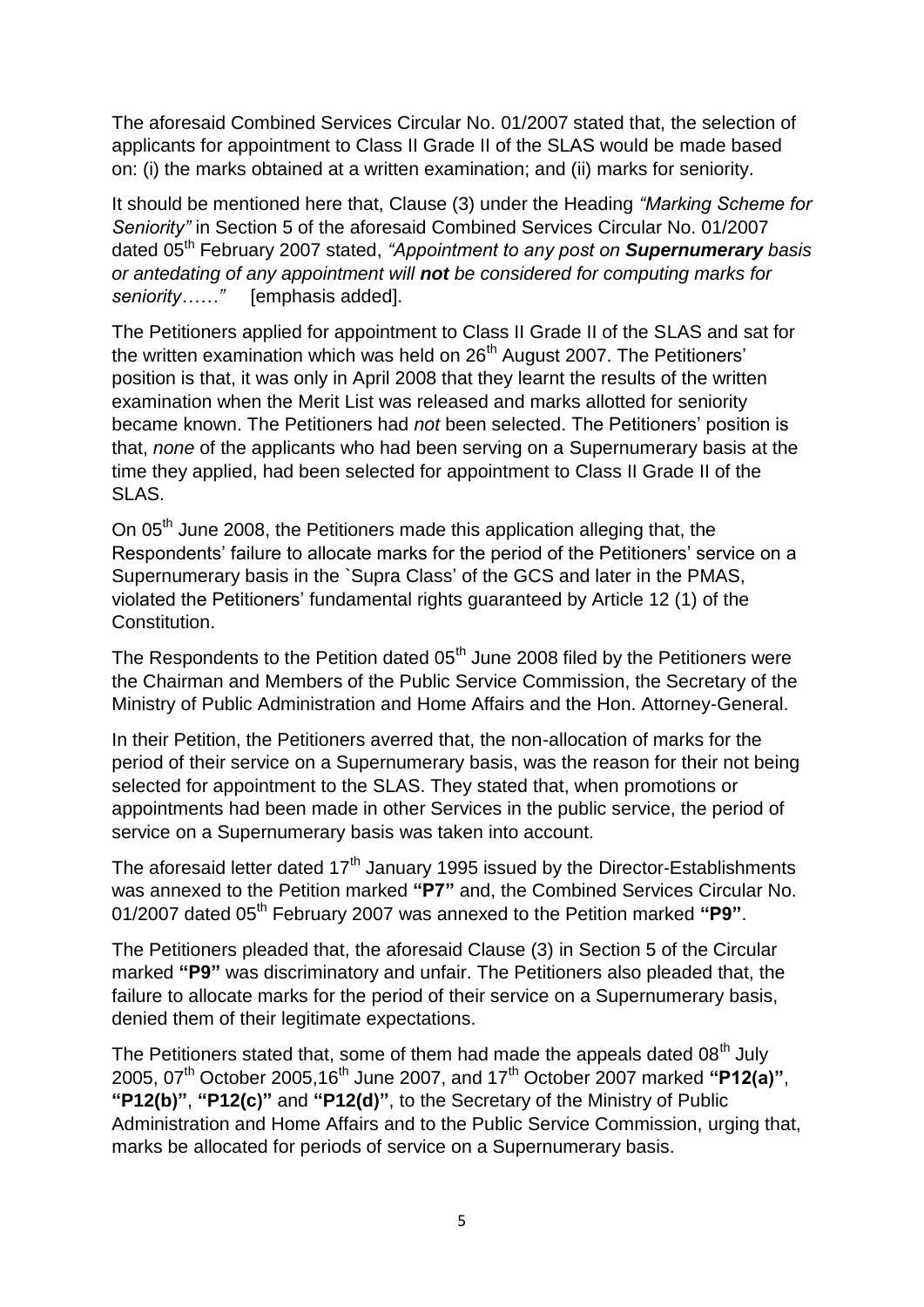This Court granted the Petitioners, leave to proceed under Article 12 (1) of the Constitution.

The  $1<sup>st</sup>$  Respondent – who is the Chairman of the Public Service Commission - has filed an Affidavit stating, *inter alia,* that: the Petitioners are not entitled to be allocated marks for the period of service on a Supernumerary basis; there had been 88 vacancies in Class II Grade II of the SLAS and the marks which the Petitioners obtained upon their results at the written examination and on account of their seniority, did not entitle them to selection to fill these 88 vacancies; the rule that, when computing seniority, marks are not allocated for periods of service on a Supernumerary basis, had also been applied to appointments to Class II Grade II of the SLAS made in pursuance of the schemes of recruitment which commenced in 1998 and 2001, as set out in the Combined Services Circular No. 02/2001 and the Combined Services Circular No. 03/2005 filed with the 1<sup>st</sup> Respondent's affidavit marked **"1R3A"** and **"1R3B"**; and denying that, the Petitioners" fundamental rights had been infringed.

The 1<sup>st</sup> Respondent pleaded that, the Petitioners had been well aware that, in terms of the applicable Marking Scheme (which is set out in "P9" dated 05<sup>th</sup> February 2007), they would not be allocated marks for the period of service on a Supernumerary basis but that they did not challenge this rule earlier. The 1<sup>st</sup> Respondent further pleaded that, the Petitioners had acquiesced to this Marking Scheme when they applied for appointment to Class II Grade II of the SLAS. In this connection, copies of the applications submitted by the Petitioners were filed with the 1 st Respondent"s affidavit marked **"1R4A"** to **"1R4V"**.

On the aforesaid basis, the 1<sup>st</sup> Respondent took up the position that, the Petitioners' application is time barred.

The 10<sup>th</sup> Respondent - who is the Secretary of the Ministry of Public Administration and Home Affairs - has filed an Affidavit stating, *inter alia,* that: the Petitioners are not entitled to be allocated marks for the period of service on a Supernumerary basis. The 10<sup>th</sup> Respondent too has pleaded that the Petitioners' application is time barred.

The Petitioners filed a Counter Affidavit.

This Application raises the question whether the Respondents" aforesaid rule stated in the Combined Services Circular No. 01/2007 dated 05<sup>th</sup> February 2007 marked **"P9"** that, when computing seniority for the purpose of making selections for promotion to Class II Grade II of the SLAS, marks will not be allocated for the period of an applicant"s service on a Supernumerary basis; is reasonable and justified *or* unreasonable and arbitrary.

The Shorter Oxford English Dictionary  $5<sup>th</sup>$  ed.] defines the word "Supernumerary" as *"in excess of the usual, proper or prescribed number; additional, extra;"* and also as *"Beyond the necessary number"*. Thus, when it said that an employee is serving `on a Supernumerary basis", it is usually understood that, he is a person who has been employed to serve in a particular post or grade at a time when the permitted number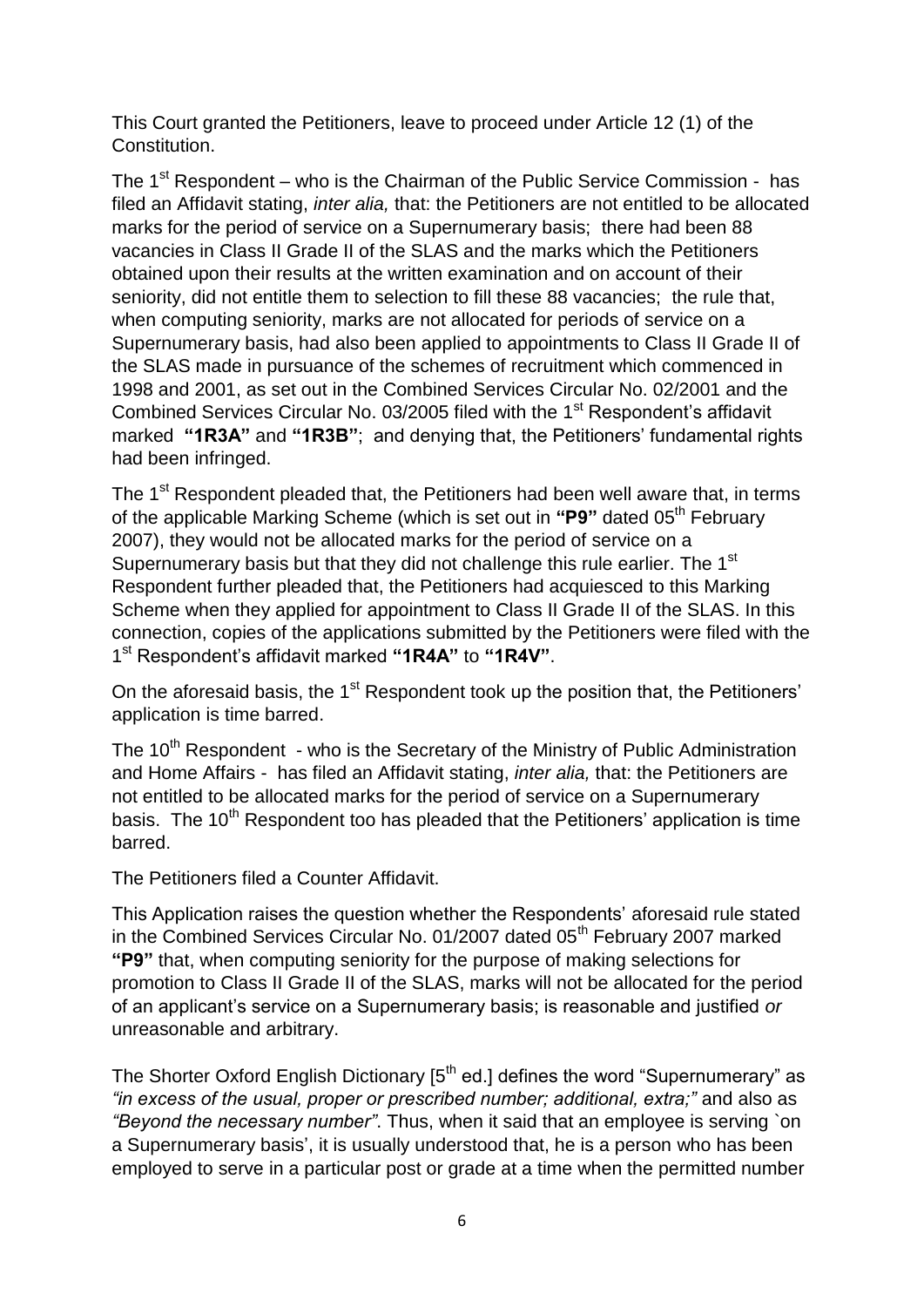of the substantive cadre of employees for that post or grade, was filled. The connotation is that, he is an *`extra'* employee serving in that post or grade.

Neither party to the application before us have cited any previous decisions of a Court which examines the question of the eligibility of persons who are serving on a Supernumerary basis for promotion to a higher post in the substantative cadre. My search for previous decisions of this Court on the issue, was not successful either. One can take the view that, where cadres in a particular grade or post are limited, it is only service in a substantive post which counts when computing seniority and that a period of service on a Supernumerary basis will not be taken into account unless the Supernumerary post has been absorbed into the substantive cadre at some point in time prior to making the promotions. However, in circumstances where the material before the Court establishes that, the service though nominally classified as being on a Supernumerary basis, was *de facto* service in a substantive post, there could be instances where a Court may be inclined to cast aside artificiality of nomenclature and take the period of that service into account when computing seniority.

In the present case, the Petitioners contend that, though they were classified as serving on a Supernumerary basis, they performed the duties of a public officer in the substantive cadre and that too, for many years. Thus, a question will arise in this case as to whether the facts and circumstances before this Court justify taking into account the period of the Petitioners' service on a Supernumerary basis, when computing seniority for promotion to Class II Grade II of the SLAS.

Further, the documents before us make it is clear that, the placing of the Petitioners on a Supernumerary basis was a decision taken by the Respondents, in 1995, to remedy the injustice caused to the Petitioners as a result of some administrative anomalies, which were highlighted in the aforesaid Fundamental Rights Application No.s 197/93 and 198/93. It seems to me that, the Petitioners were placed on a Supernumerary basis due to the administrative needs and constraints of the Executive and not due to any fault or weakness on the part of the Petitioners or due to an indulgence granted to the Petitioners. But, those administrative measures taken in 1995 have resulted in the Petitioners not being allowed to take into account their many years of service on a Supernumerary basis, when computing seniority for the purposes of seeking promotion to Class II Grade II of the SLAS. If that is so, the Petitioners may be able to justifiably complain that they have been unfairly treated due to no fault of their own.

On the other hand, the cadre in the public service is limited and it should be ensured that, the public service is managed in a manner which promotes efficiency and economy. The State cannot allow the bloating of numbers in the public service so as to accommodate everyone who is qualified for appointment or promotion. In doing all this, the interests of all public servants have to have be balanced and fair treatment across the board, has to be ensured. Therefore, there may have been good reasons for the decision taken by the Respondents, in 1995, to place the Petitioners on a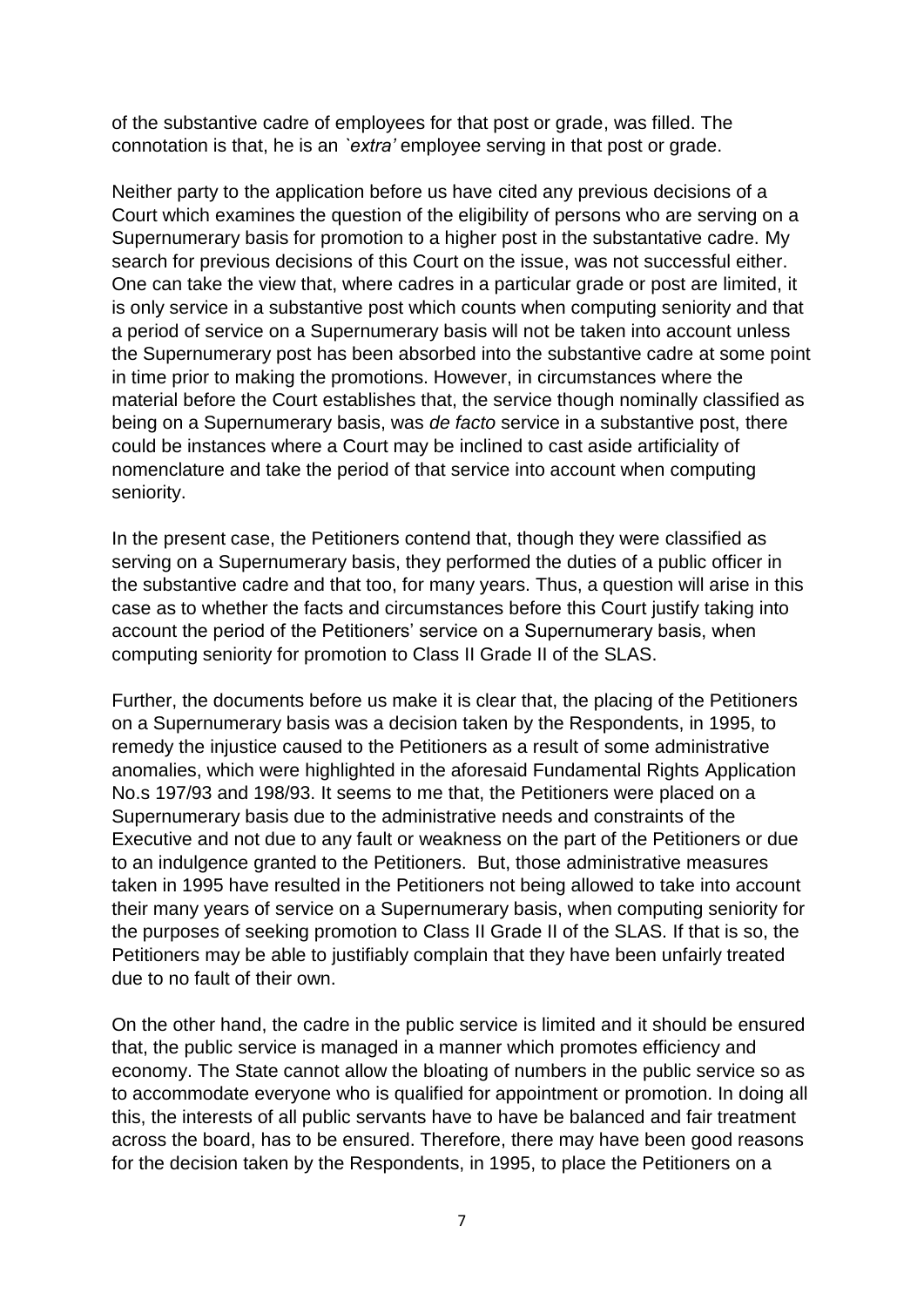Supernumerary basis and for the adoption of the rule that, marks will not be allocated for the period of service on a Supernumerary basis when computing seniority for purposes of making promotions. Further, this rule may have been applied equally to all public officers for several years and been accepted as a fair and reasonable measure and, thereby, become immune from challenge now.

Thus, the questions that arise in this application are intriguing and they engage attention. At the same time, this Court is aware that, the aforesaid rule adopted by the Respondents has, *ex facie*, deprived the Petitioners and other public servants of a possible opportunity for promotion.

But, however captivating the issues that would arise in a determination of this application upon its merits may be, I have to first consider the objection taken by the Respondents that, the Petitioners" application is time barred.

Article 126 (2) of the Constitution stipulates that, a person who alleges that any of his fundamental rights have been infringed or are about to be infringed by executive or administrative action may *"….. within one month thereof ….. "* apply to this Court by way of a Petition praying for relief or redress in respect of such infringement. The consequence of this stipulation in Article 126 (2) is that, a Petition which is filed after the expiry of a period of one month from the time the alleged infringement occurred, will be time barred and unmaintainable. This rule is so well known that it hardly needs to be stated here.

The rule that, an application under Article 126 which has *not* been filed within one month of the occurrence of the alleged infringement will make that application unmaintainable, has been enunciated time and again from the time this Court exercised the Fundamental Rights jurisdiction conferred upon it by the 1978 Constitution. Thus, in EDIRISURIYA vs. NAVARATNAM [1985 1 SLR 100 at p.105- 106], Ranasinghe J, as he then was, stated *"This Court has consistently proceeded on the basis that the time limit of one month set out in Article 126 (2) of the Constitution is mandatory."*.

In ILLANGARATNE vs. KANDY MUNICIPAL COUNCIL [1995 BALJ Vol.VI Part 1 p.10] Kulatunga J explained that, the result of the express stipulation of a one month time limit in Article 126 (2) is that, this Court has no jurisdiction to entertain an application which is filed out of time – *ie:* after the expiry of one month from the occurrence of the alleged infringement or imminent infringement which is complained of. Thus, Kulatunga J stated [at p.10] *"….. if it is clear than an application is out of time, the Court has no jurisdiction to entertain such application."*. [emphasis added].

Accordingly, if it turns out that the Respondents' objection that the Petitioners' application is time barred is well founded, the result would be that, this Court does not have the jurisdiction to award the Reliefs prayed for by the Petitioners and the application would have to be dismissed.

In this connection, in Paragraph [15] of their Petition, the Petitioners state that, *"….. in or about April 2008, they learnt that the final results of the said Examination (with marks for seniority) had been released. Upon inquiry they were able to obtain a copy*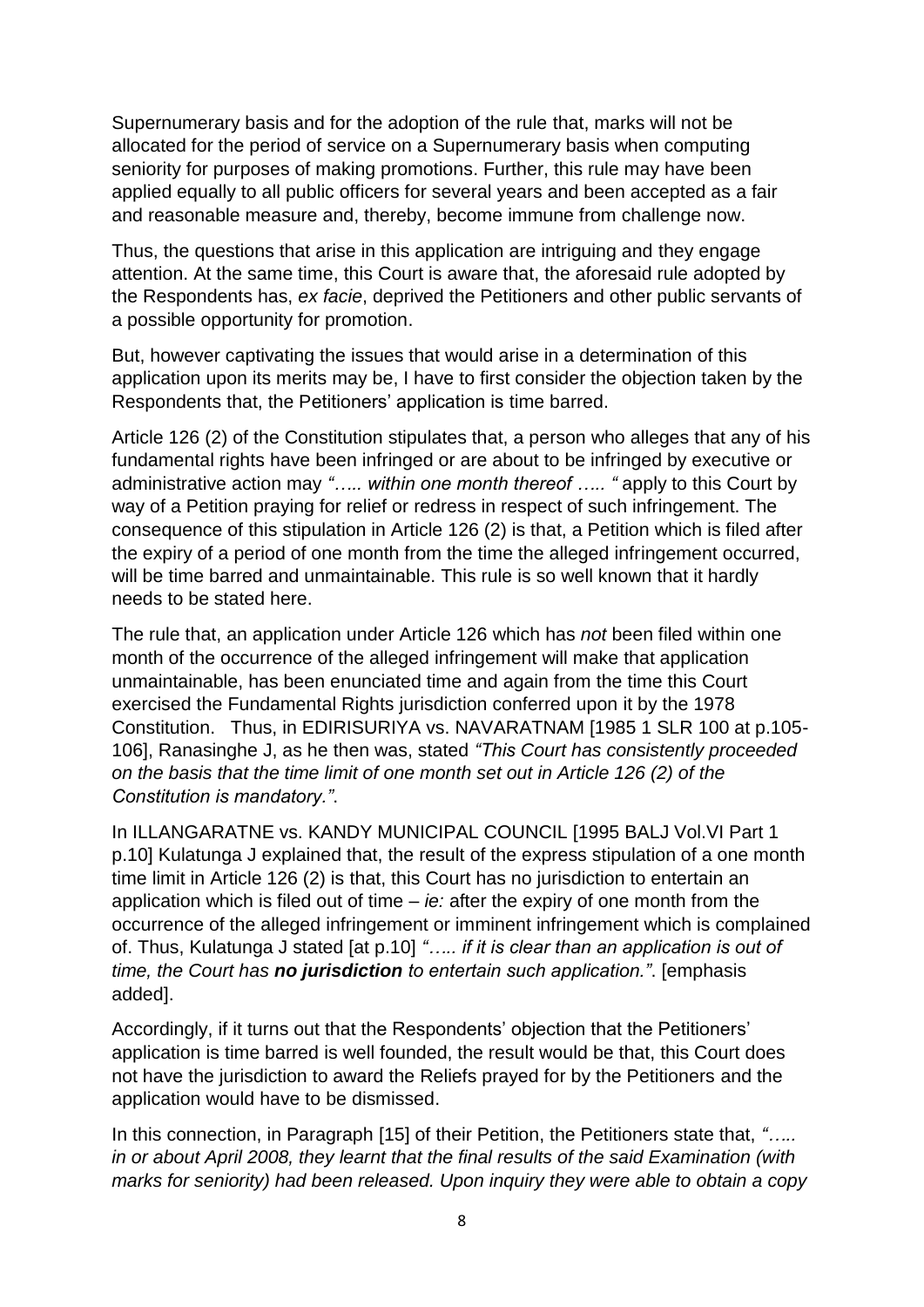*of the Merit List and they found that they had not been selected. They further observed that none of the supernumerary appointees have been selected. A copy of the Merit List is annexed hereto marked P11.*".

The Merit List marked **"P11"** has been signed by the Deputy Commissioner of Examinations on 03<sup>rd</sup> March 2008. Therefore, it is reasonable to conclude that, in the month of March 2008 itself, the Petitioners became aware that marks had not been allocated for their period of service on a Supernumerary basis and they had not been selected. However, as set out above, in Paragraph [15] of the Petition, the Petitioners state that they learnt of this only in April 2008.

Even if the Petitioners are accorded the benefit of reading the somewhat less than specific averment *"….. in or about April 2008….."* in the manner most favourable to the Petitioners, this Court has to conclude, upon the Petitioners" own pleadings, that, by  $30<sup>th</sup>$  April 2008, the Petitioners were aware of the alleged infringement of which they complain of in this application.

A period of one month from 30<sup>th</sup> April 2008 will end on 31<sup>st</sup> May 2008. However, this application has been filed on 05<sup>th</sup> June 2008 and, therefore, appears, *prima facie*, to be time barred.

However, I do not think it is fitting to refuse this application by simply applying the aforesaid formula of dates and looking no further, since, as I mentioned earlier, there are several substantial issues which would arise for determination in this application *if* this Court has jurisdiction to do so under and in terms of the applicable Law which has developed with regard to the time limit of one month stipulated in Article 126 (1).

Therefore, it is necessary to look at some of the principles that have developed over the nearly four decades during which this Court has interpreted and applied Article 126 (2) of the Constitution; apply those principles to this application; and then ascertain whether the time bar is insurmountable.

In this regard, as stated earlier, the general rule is clearly that, this Court will regard compliance with the "one month limit" stipulated by Article 126 (2) of the Constitution as being mandatory and refuse to entertain or further proceed with an application under Article 126 (1) of the Constitution, which has been filed after the expiry of one month from the occurrence of the alleged infringement or imminent infringement.

However, this Court has consistently recognized the fact that, the duty entrusted to this Court by the Constitution to give relief to and protect a person whose Fundamental Rights have been infringed by executive or administrative action, requires Article 126 (2) of the Constitution to be interpreted and applied in a manner which takes into account the reality of the facts and circumstances which found the application. This Court has recognized that it would fail to fulfill its guardianship if the time limit of one month is applied by rote and the Court remains blind to facts and circumstances which have denied a Petitioner of an opportunity to invoke the jurisdiction of Court earlier.

Thus, Sharvananda CJ observed in MUTUWEERAN vs. THE STATE [5 Sri Skantha"s Law Reports 126 at p. 130] that, *"Because the remedy under Article 126*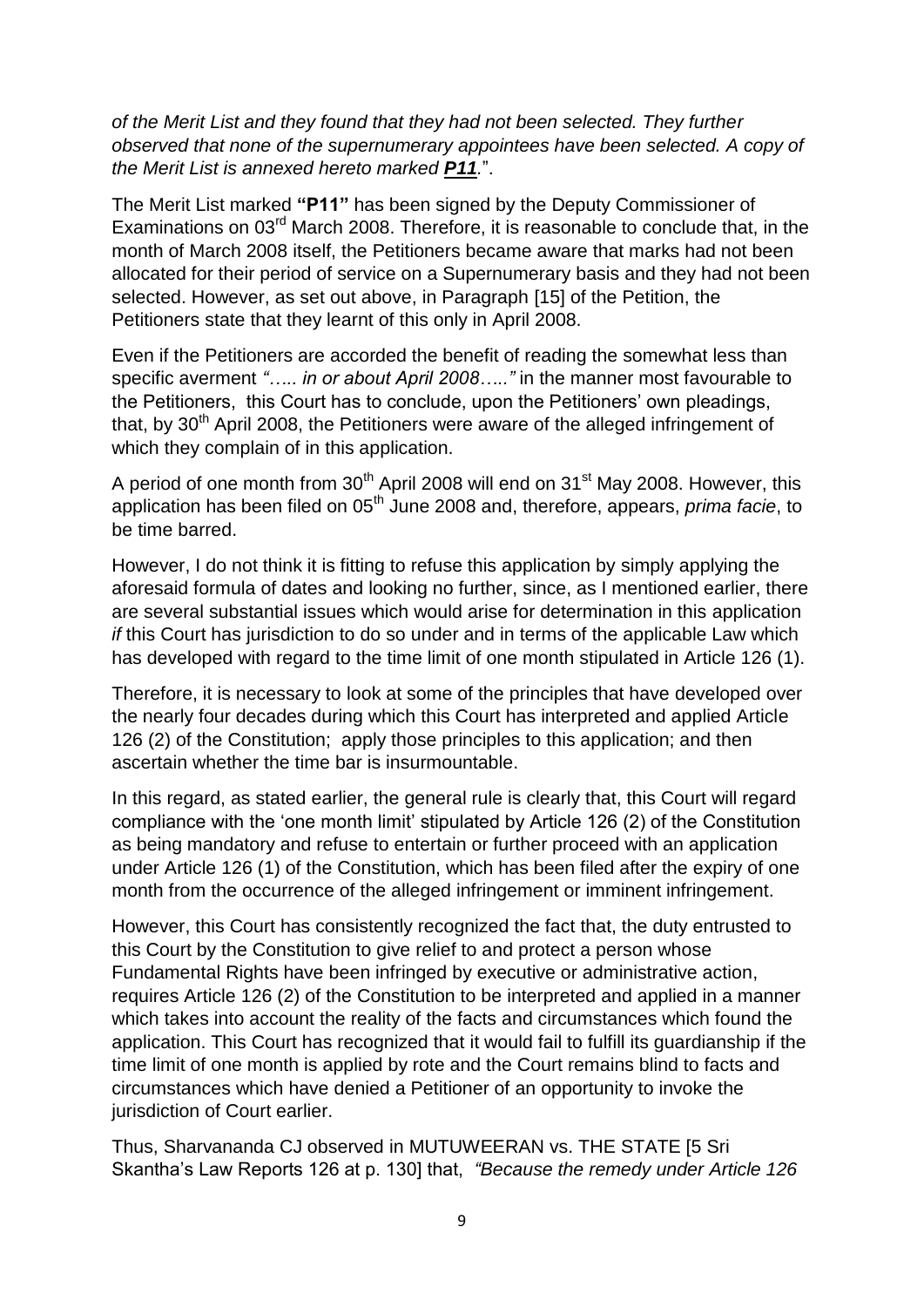*is thus guaranteed by the Constitution, a duty is imposed upon the Supreme Court to protect fundamental rights and ensure their vindication. Hence Article 126 (2) should be given a generous and purposive construction."* [emphasis added]. In the same vein, Ranasinghe J stated in EDIRISURIYA vs. NAVARATNAM [at p. 106] that, *"A solemn and sacred duty has been imposed by the Constitution upon this Court, as the highest Court of the Republic, to safeguard the fundamental rights which have been assured to the citizens of the Republic as part of their intangible heritage. It, therefore, behoves this Court to see that the full and free exercise of such rights is not impeded by any flimsy and unrealistic considerations."*.

Several decisions of this Court have discussed the circumstances which would justify permitting an `extension" of the time limit of one month stipulated in Article 126 (2) of the Constitution.

In RAMANATHAN vs. TENNEKOON [1988 2 CALR 187 at p.190], De Alwis J observing that, the time limit of one month would usually be applied, stated *"I must however not be understood to say that this Court cannot exercise its discretion in entertaining an application which is ex facie out of time in appropriate circumstances where the principle lex non cogit ad impossibilia is applicable"*.

The *"appropriate circumstances"* which His Lordship, Justice De Alwis was referring to were:

- (i) Instances where the Petitioner becomes aware of the alleged infringement more than a month after it occurred - in this connection, De Alwis J cited the decision in SIRIWARDENE vs. RODRIGO [1986 1 SLR 384]; and:
- (ii) Instances where the Petitioner was prevented, by reason beyond his control, from taking measures which would enable the filing of a Petition within one month of the alleged infringement and the maxim *lex non cogit ad impossibilia* applied – in this connection, De Alwis J cited the decision in EDIRISURIYA vs. NAVARATNAM [1985 1 SLR 100].

With regard to (i) above – *ie:* where the time period of one month is to be computed not from the date of the occurrence of the alleged infringement but from the day the Petitioner becomes aware of the alleged infringement - in the decision cited by De Alwis J, namely, SIRIWARDENE vs. RODRIGO, Ranasinghe J, as he then was, held [at p.387] *"Where however, a petitioner establishes that he became aware of such*  infringement, or the imminent infringement, not on the very day the act complained of *was so committed, but only subsequently on a later date, then, in such a case, the said period of one month will be computed only from the date on which such petitioner did in fact become aware of such infringement and was in a position to take effective steps to come before this Court.".* This principle has been reiterated time and again.

It should be added here that, if the facts and circumstances of an application make it clear that, a Petitioner, by the standards of a reasonable man, *should have become*  aware of the alleged infringement by a particular date, the time limit of one month will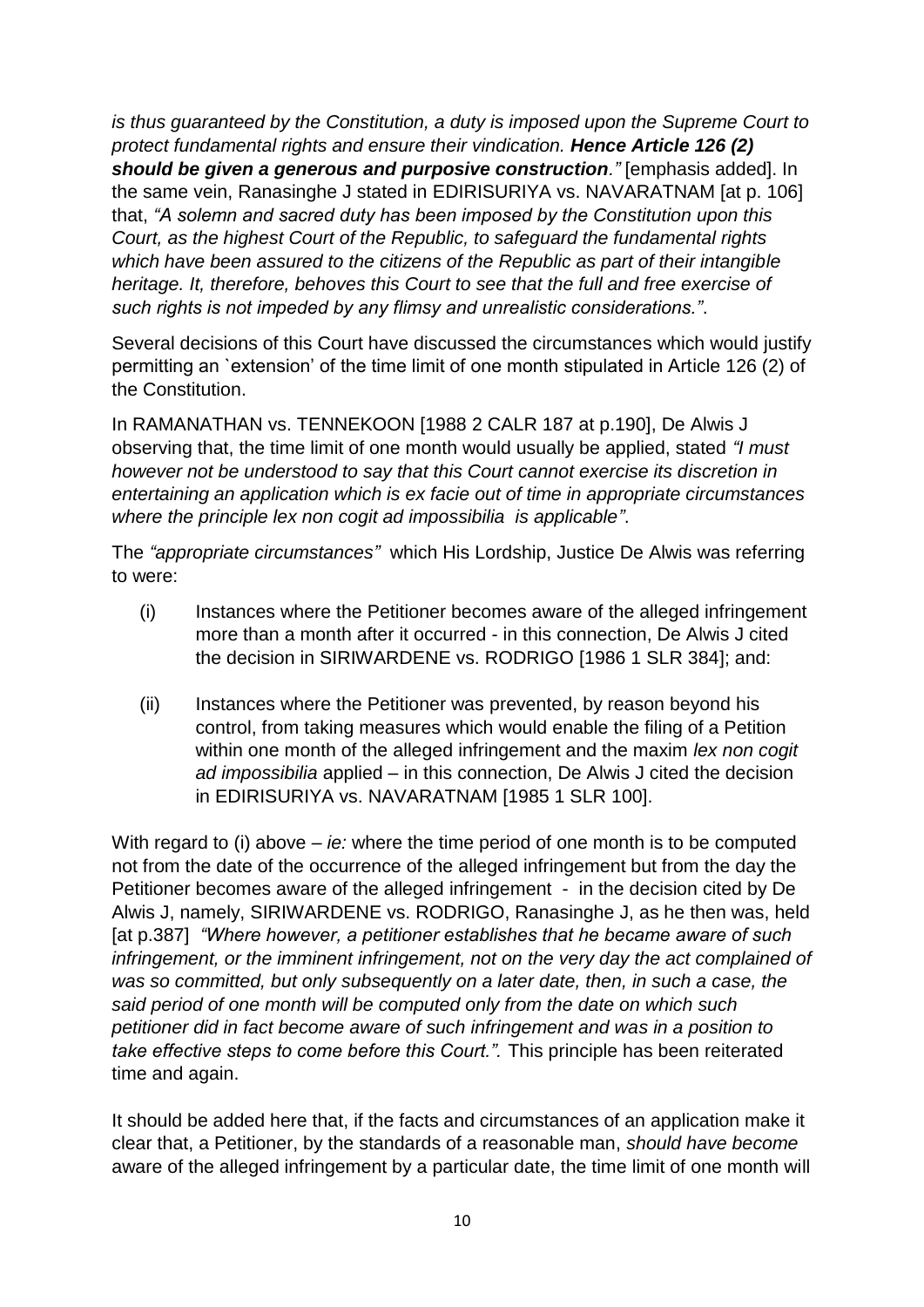commence from that date on which he *should have* become aware of the alleged infringement. Thus, in ILLANGARATNE vs. KANDY MUNICIPAL COUNCIL, Kulatunga J held [at p.11], *"…..it would not suffice for the petitioner to merely assert that he personally had no knowledge of the discriminatory act, if on an objective assessment of the evidence he ought to have had such knowledge."*.

The criteria that are to be applied when determining when a Petitioner became aware of the alleged infringement or should have become aware of it, are objective – *vide:* ILLANGARATNE vs. KANDY MUNICIPAL COUNCIL.

With regard to (ii) above - *ie:* where, due to circumstances, beyond his control, the Petitioner has been prevented from invoking the jurisdiction of this Court under Article 126 (1) for more than one month after the occurrence of the alleged infringement - in the decision cited by De Alwis J, namely, EDIRISURIYA vs. NAVARATNAM, Ranasinghe J, as he then was, referred to a period where a Petitioner is held in custody and *incommunicado* without a reasonable opportunity to take meaningful steps to invoke the jurisdiction of this Court and observed [at p. 106] that, such a period *"should not and would not be counted in computing the period of one month referred to in sub-article (2) of Article 126 of the Constitution and that the maxim lex non cogit ad impossibilia would, in such a situation, apply".* This principle has also been reiterated time and again.

The abovementioned decision and, in fact, most of the decisions on this issue deal with situations where the Petitioner was held in detention or was hospitalized after torture or assault while in custody and, therefore, could not take steps to invoke the jurisdiction of this Court under Article 126 (1) and, for that reason, there was no fault, lapse or delay which, could be reasonably attributed to the Petitioner, in invoking the jurisdiction of this Court – *vide:* NAMASIVAYAM vs. GUNEWARDENE [1989 1 SLR 394], SAMAN vs. LEELADASA [ 1989 1 SLR 1] and several other decisions on the same lines including, more recently, Ekanayake J in UKWATTA vs. MARASINGHE [SC F.R. 252/2006 decided on 15.12.2010].

However, there are circumstances, other than those in which a person is *incommunicado* as a result of being in custody or in hospital, where a Petitioner who complains of an alleged infringement of his Fundamental Rights is, nevertheless, unable to invoke the jurisdiction of this Court due to circumstances which are beyond his control. In such circumstances, there could be cogent reasons to apply the maxim *maxim lex non cogit ad impossibilia* and allow the Petitioner to maintain an application filed under Article 126 despite the one month period stipulated in Article 126 (2) having ended *provided* there has been no lapse, fault or delay on the part of Petitioner and, further, he has filed the Petition within one month of the date on which his disability could be reasonably held to have ceased.

Thus, in GAMAETHIGE vs. SIRIWARDENA [1988 1 SLR 384], which was an application relating to the Petitioner"s complaint that he had been unfairly discriminated against in the allocation of residential quarters, Fernando J set out the general principle that, *" While the time limit is mandatory, in exceptional cases, on an application of the principle lex non cogit ad impossibilia, if there is no lapse, fault or delay on the part of the petitioner, this Court has a discretion to entertain an*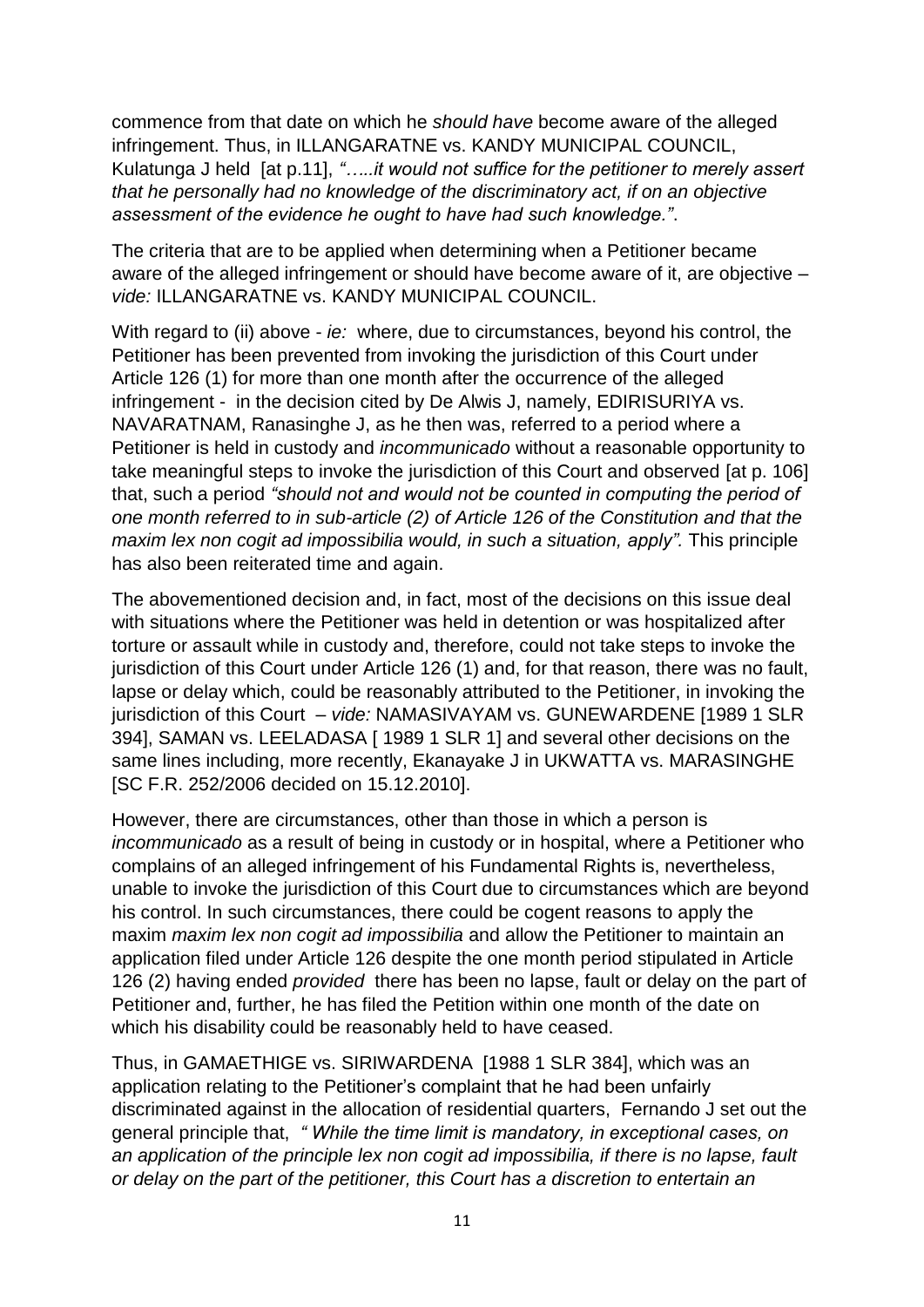*application made out of time."*. More recently, in GOONETILLEKE vs. PIYADIGAMA [SC F.R. 308/2009 decided on 30.01.2014], where the Court was considering an application for intervention in proceedings regarding promotions in the Police Force, His Lordship, the Chief Justice stated [at p.13] *"While the time limit is mandatory in ordinary circumstances, in exceptional circumstances, this Court has a discretion to entertain an application if there is no lapse, fault or delay on the part of the parties seeking to intervene"*. In ALAWALA vs. THE INSPECTION GENERAL OF POLICE [SC F.R. 219/2015 decided on 15.02.2016], which was also an application relating to alleged unfair discrimination in the making of promotions, Aluwihare, PC, J stated [at p.10], *"Even though the time limit of one month is mandatory in ordinary circumstances, in exceptional circumstances, the Court has discretion to entertain a fundamental rights application were the delay in invoking the jurisdiction of the Court under Article 126 is not due to a lapse on the part of the Petitioner."*

The nature of circumstances (other than being in custody or being hospitalized following assault or torture while in detention) do not seem to have been identified or listed in the decisions of this Court, and quite rightly so, since this would always be a question of fact to be determined by the Court considering the facts and circumstances of the particular case before it and applying an objective test. In this regard, it is apt to cite Fernando J"s observation in GAMAETHIGE vs. SIRIWARDENA [at p. 401] that, *"The question whether there is a similar discretion where the petitioner's failure to apply in time is on account of the act of a third party, or some natural or man–made disaster, would have to be considered in an appropriate case when it arises."*.

Needless to say, a Petitioner who seeks an exemption from the time limit of one month stipulated in Article 126 (2) of the Constitution by claiming unavoidable circumstances which prevented him from invoking the jurisdiction of this Court earlier, will have to satisfy the Court that, he should be granted that exemption. In this connection, Fernando J commented, in GAMAETHIGE vs. SIRIWARDENA [at p. 401], *"….. there is a heavy burden on a petitioner who seeks that indulgence"*.

However, while there is no doubt that, a Petitioner who seeks an extension of the time limit must satisfy the Court that such unavoidable circumstances did exist and prevented him from coming to Court earlier, a Court would, no doubt, find it salutary to keep in mind Sharvananda CJ"s counsel that, *"…. Article 126 (2) should be given a generous and purposive construction."* and ensure that, an unrealistic or impractical burden is not cast on a Petitioner. A Court would, in appropriate circumstances, be alive to any real obstacles, be they tangible or intangible, that were insurmountable and lay in the path of a Petitioner who later seeks to exercise his constitutional right to invoke the jurisdiction of this Court under Article 126 of the Constitution, which is a `just and equitable jurisdiction", as stated in Article 126 (4).

At this point, since it is relevant to this application, another principle that has emerged from the decisions of this Court should be mentioned. That is the principle that, other than in limited circumstances, time spent by a Petitioner in making appeals or seeking other administrative or judicial relief would not, normally, be excluded when calculating the period of one month stipulated by Article 126 (2) of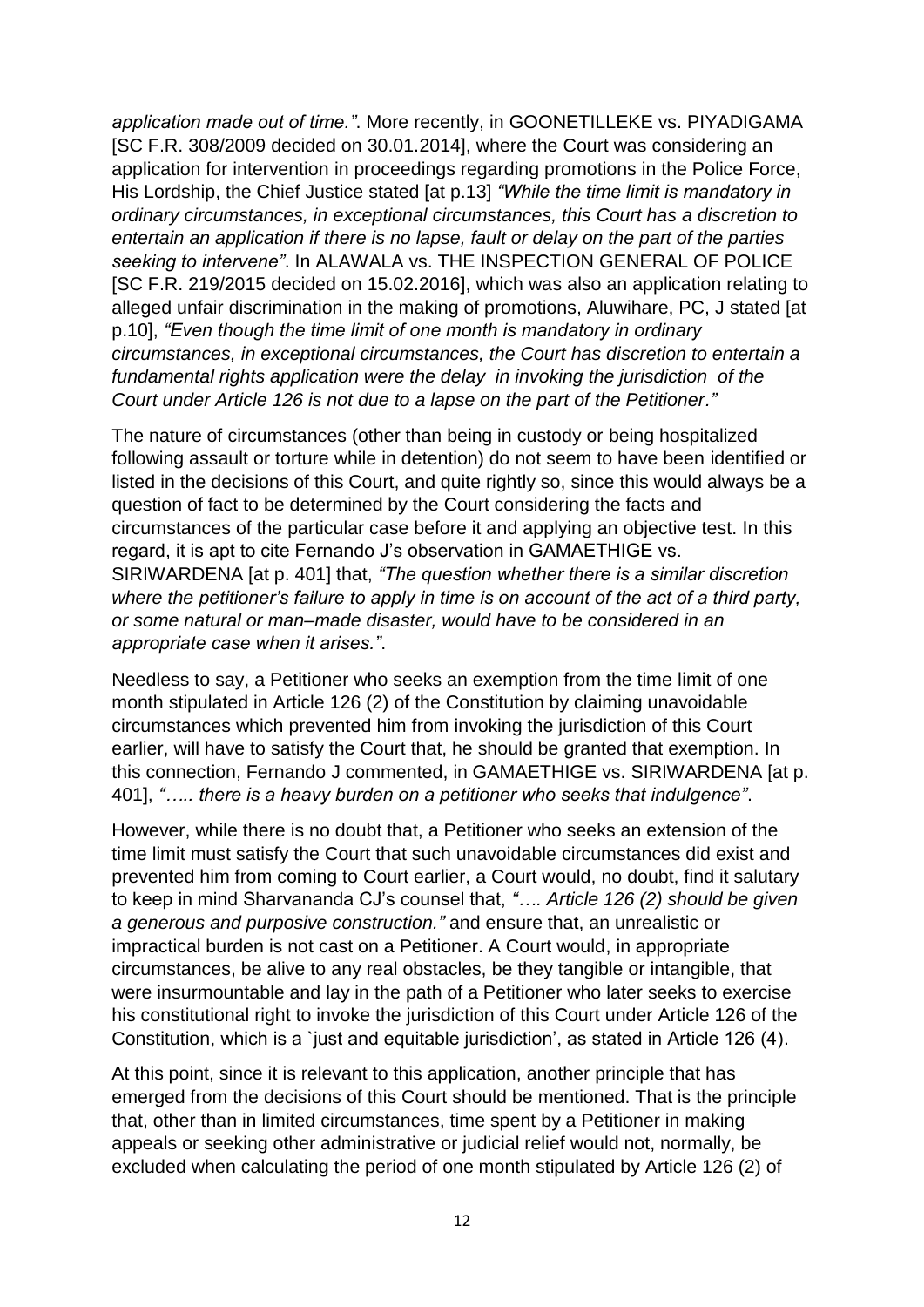the Constitution. Therefore, if, upon the occurrence of an infringement of his Fundamental Rights, an aggrieved person does not file an application invoking the jurisdiction of this Court under Article 126 (1) of the Constitution but, instead, choses to pursue other avenues of seeking relief, the time he spends perambulating those avenues will not, usually, be excluded when counting the one month he has to invoke the jurisdiction of this Court under Article 126 (1).

Thus, Fernando J held in GAMAETHIGE vs. SIRIWARDENA [at p.396], *"If a person is entitled to institute proceedings under Article 126 (2) in respect of an infringement at as certain point in time, the filing of an appeal or application for relief, whether administrative or judicial, does not in any way prevent or interrupt the operation of the time limit."*. Similar views were expressed by this Court in JAYAWEERA vs. NATIONAL FILM CORPORATION [1995 2 SLR 120] and RAMANATHAN vs. TENNAKOON.

For the sake of completeness, it should be mentioned that, a statutorily created interruption in the passage of the one month stipulated in Article 126 (2) is set out in Section 13 (1) of the Human Rights Commission of Sri Lanka Act No.21 of 1996.

In GAMAETHIGE vs. SIRIWARDENA, Fernando J listed the aforesaid principles [at p. 402] stating *"Three principles are thus discernible in regard to the operation of the time limit prescribed by Article 126 (2). Time begins to run when the infringement takes place; if knowledge on the part of the petitioner is required (e.g. of other instances by comparison with which the treatment meted out to him becomes discriminatory), time begins to run only when both the infringement and knowledge exist (Siriwardena vs. Rodrigo ). The pursuit of other remedies, judicial or administrative, does not prevent or interrupt the operation of the time limit. While the time limit is mandatory, in exceptional cases, on an application of the principle lex non cogit ad impossibilia, if there is no lapse, fault or delay on the part of the petitioner, this Court has a discretion to entertain an application made out of time."*.

There is another development in the interpretation and application of Article 126 (2) which should be mentioned here. That is, the principle that, in appropriate circumstances, this Court may be inclined to consider whether it should extend the time limit of one month beyond the date on which an infringement of Fundamental Rights commenced, if that infringement is of a *continuing* nature.

In SASANASIRITISSA THERO vs. DE SILVA [1989 2 SLR 356], Kulatunga J identified the unlawful detention of a person as being a continuing infringement. In JAYASINGHE vs. THE ATTORNEY- GENERAL [1994 2 SLR 74], Fernando J referred to the likelihood that, a long delay to issue a Charge Sheet and commence disciplinary proceedings against an employee who had been interdicted, will amount to a continuing infringement. In WIJESEKERA vs. THE ATTORNEY GENERAL [2007 1 SLR 38], Silva CJ identified the denial of the right of the people of a Province to have a Provincial Council constituted by the election of members to it, as a continuing infringement. In DE SILVA vs. MATHEW [S.C. F.R. 64/2009 decided on 27.03.2014], Ekanayake J considered the categorization of the Petitioners in a particular Grade, as being a continuing infringement. In WIJESEKERA vs. LOKUGE [S.C. F.R.342/2009 decided on 10.06.2011] Tilakawardane J referred to the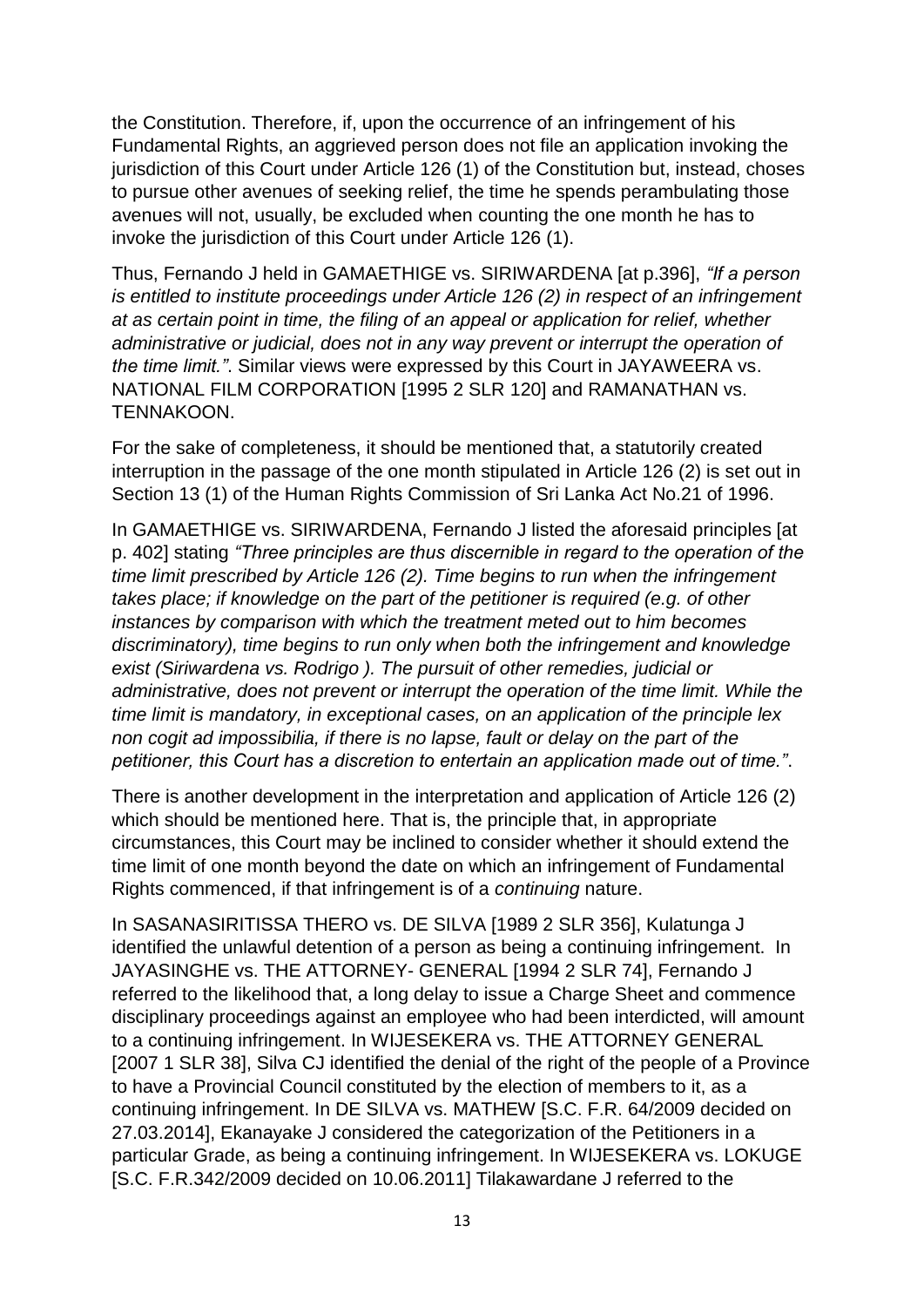suspension of the Petitioners from a Rugby team as being in the nature of a continuing infringement. However, none of these decisions further discussed the concept or nature of a continuing infringement.

In the recent decision of LAKE HOUSE EMPLOYEES UNION vs. ASSOCIATED NEWSPAPERS OF CEYLON LTD [SC FR 637/2009 decided on 17.12.2014], where the Petitioners complained that their Fundamental Rights had been violated by the Respondents removing Notices which the Petitioner had put up on a Notice Board provided for their use and that this had happened over a long period of time, learned Counsel for the Petitioners contended that, there had been a continuing violation of the Petitioners" Fundamental Rights.

Marsoof J held [at p.7], *"In the absence of any decision of this Court on this point, I wish to adopt the distinction recognised by the courts in the United States between discreet acts of discrimination and continuing violations through a series of such acts.* His Lordship cited NATIONAL RAILROAD PASSENGER CORP. vs. MORGAN, which was a decision of the US Supreme Court and observed *"In analyzing the statute of limitations issue, the Court differentiated between discrete acts and continuing violations, noting that some discrete acts, `such as termination, failure to promote, denial of transfer, or refusal to hire are easy to identify'. The Court held that such incident of discrimination and each retaliatory adverse employment decision constitutes a separate actionable `unlawful employment practice', and that accordingly, for limitations purposes, a discrete retaliatory or discriminatory act occurs on the day that it happens. In contrast, Court described a continuing violation as `a series of separate acts that collectively constitute one unlawful employment practice' and went on to hold that `such cause of action accrues on the day on which the last component act occurred'."*.

His Lordship held that, *"Adopting the reasoning of the United States Supreme Court in Morgan's case discussed above, I am inclined to the view that, any complaint based on a continuing violation of fundamental rights may be entertained by this Court if the party affected invokes the jurisdiction of this Court within the mandatory period of one month from the last act in the series of acts complained of."*.

Before turning to the present case, I should also refer to NANYAKKARA vs. CHOKSY [2009 BLR 1 at p.28-29] where, Amaratunga J overruled an objection that the application was time barred for the reason that, the impugned transaction was an ongoing one and also since, *in applications which have been filed in the public interest*, the Court can take cognizance of the time required to obtain relevant documents, study the subject matter of the impugned transaction and formulate the application to be submitted to this Court. His Lordship appears to have taken the view that, the time period of one month should be deemed to commence only after the Petitioners had a reasonable opportunity to complete the preparatory work which was essential to formulate and file their application.

It remains for me to apply the aforesaid principles to the present application and consider whether the Respondents" objection that this application is time barred, should be sustained.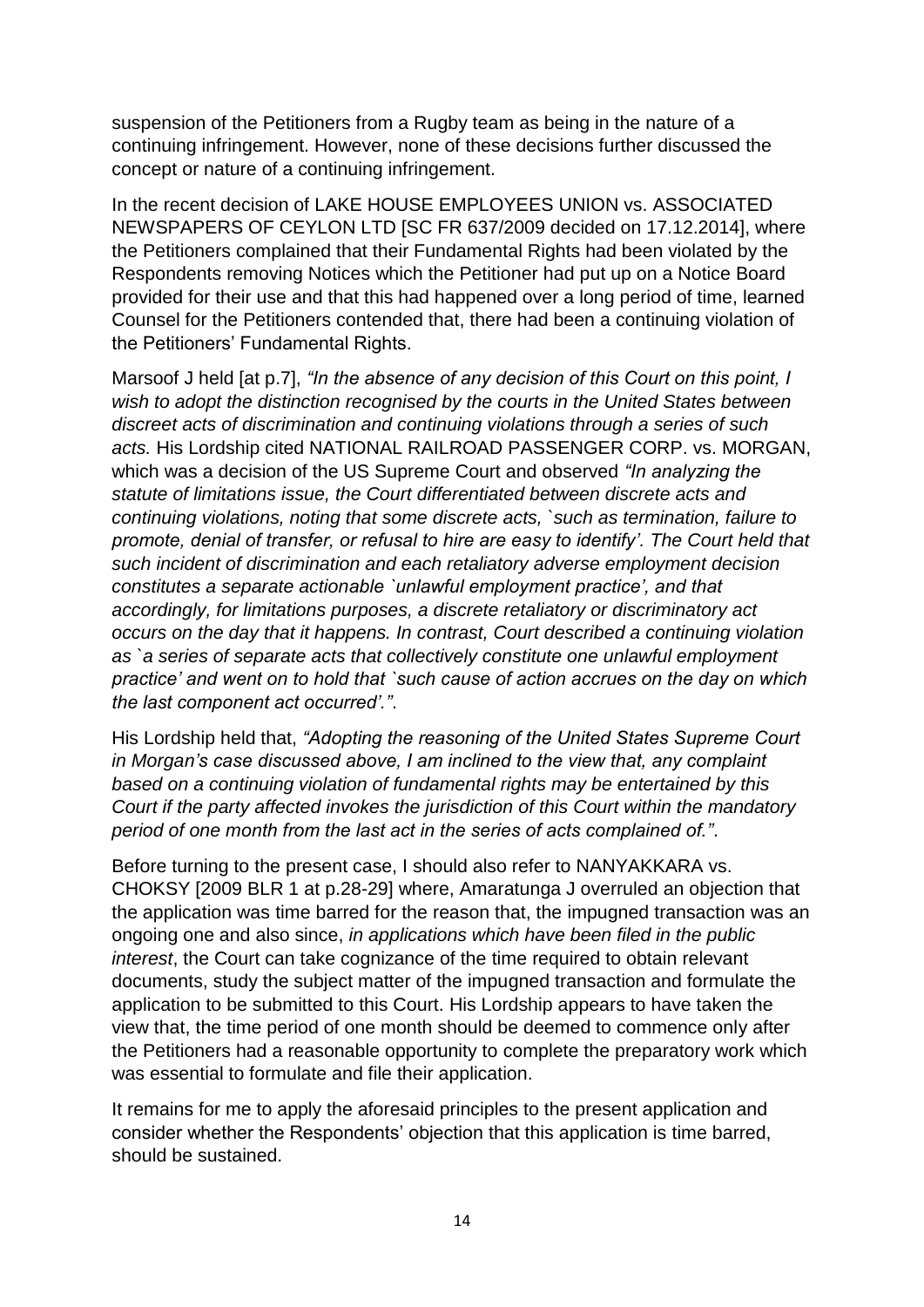When doing so, it is convenient to apply the aforesaid principles sequentially, by asking the following questions:

- (i) (a) When did the alleged infringement occur ?; or, if Petitioners claim they became aware of the alleged infringement only sometime after it occurred, when did they become aware of it or when should they have become aware of it ?
	- (b) If the alleged infringement is in the nature of a continuing one which the Petitioners were aware of, till when did it continue ?;
- (ii) If the application has been filed more than one month after the latest date determined when considering (a) and (b) above, have the Petitioners established that, they were unable to invoke the jurisdiction of this Court due to circumstances which were beyond their control and that, there has been no lapse, fault or delay on their part ?
- (iii) If so, have the Petitioners filed this application within one month of any such disability ending ?

The date determined in answer to the first subset of questions will determine the date on which the one month period stipulated in Article 126 (1) *commences* to run. Quite obviously, if the Petition has been filed within one month of that date, it is within time.

However, if the Petitioners have filed this application more than one month after that date, the Petition will be time barred *unless* the answers to the second and third question are in the affirmative.

Accordingly, it is necessary to first identify *when* the alleged infringement occurred.

As stated earlier, the Petitioners' complaint is that, the Respondents' failure to allocate marks for the period of the Petitioners" service on a Supernumerary basis in the `Supra Class" of the GCS and later in the PMAS, violated the Petitioners" fundamental rights guaranteed by Article 12 (1) of the Constitution. In this connection, the Petitioners have pleaded that, Clause (3) under the Heading *"Marking Scheme for Seniority"* in Section 5 of the Combined Services Circular marked **"P9"** was *"discriminatory and unfair"*.

"P9" is dated 05<sup>th</sup> February 2007 and Clause (3) of "P9" clearly states that, when computing seniority for the purpose of making selections for promotion to Class II Grade II of the SLAS, marks will *not* be allocated for the period of an applicant"s service on a Supernumerary basis. There is no ambiguity or room for any misunderstanding of the effect of that statement that – *ie:* that, marks will not be allocated for the period of the Petitioners' service on a Supernumerary basis.

Further, **"P9"** was *directly and immediately applicable* to the Petitioners since they claim eligibility for promotion and, in fact, applied for promotion in pursuance of **"P9"**.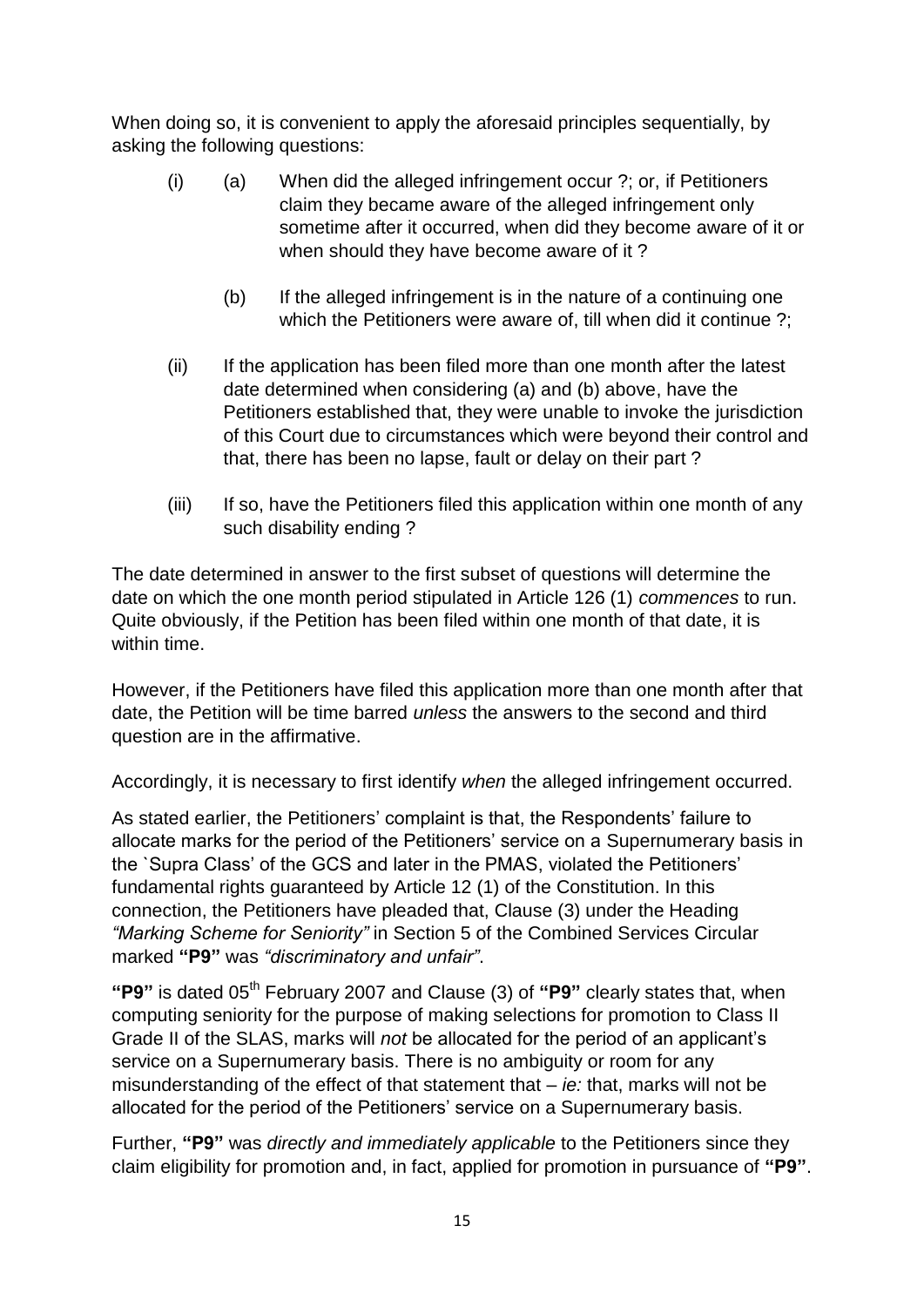This is *not* a case where **"P9"** introduced a Scheme of Promotion in terms of which the Petitioners may apply for promotion at some point in the future. Further, it is also clear that, the Petitioners applied for promotion in pursuance of **"P9"** and that it must be deemed that they did so with full knowledge of Clause (3) and its aforesaid effect.

Therefore, it is clear that, the alleged infringement occurred on or soon after 05<sup>th</sup> February 2007 when the Circular marked **"P9"** was issued and made known to the Petitioners.

Similar circumstances were before Court in GUNARATNE vs. SRI LANKA TELECOM [1993 1 SLR 109] at p.115] where Kulatunga J held *"….. if a scheme, such as the one before us, affecting promotions in an existing service is inherently discriminatory, the right to relief accrues immediately upon the adoption of such scheme and prospective candidates for promotion under such scheme may apply for a declaration that such scheme is invalid on the ground that it constitutes an infringement or an imminent infringement of their rights under Article 12 (1)."*. On the same lines, in DAYARATNE vs. NATIONAL SAVINGS BANK [2002 3 SLR 116 at p.124], Fernando J stated *"*The *first limb of the Respondents' preliminary objection is that after the lapse of one month the Petitioners were not entitled to challenge the scheme of promotion. The 1st Respondent was entitled, from time to time, and in the interests of the institution, to lay down the basis on which employees would be promoted, and that became part of the contract of employment. The scheme of promotion published on 12. 02. 2001 was directly and immediately applicable to the petitioners, and became part of the terms and conditions of their employment. If they did not consent to those terms and conditions, as being violative of their rights under Article 12, they should have complained to this Court within one month."*.

Next, the question that arises for consideration is whether the Petitioners were aware of (or, should have been aware of) the alleged infringement on or about  $05<sup>th</sup>$ February 2007 itself *or* whether it was only on some later date that they became aware of the alleged infringement (or should have become aware) of it.

In this regard, the Petitioners" position is that, they relied on the Letter marked **"P7"** issued by the Director-Establishments and the terms of settlement entered in the aforesaid two Fundamental Rights Applications and believed that they would be treated in the same manner as officers in the substantive cadre in all matters including promotions. It is on this basis that, they state in Paragraph [15] of the Petition that it was only in April 2008 that they learnt marks had not been allocated for their period of service on a Supernumerary basis and they had not been selected and, thereby, seek to maintain their claim that they became aware of the alleged infringement only in April 2008.

However, a perusal of the appeal dated 08th July 2005 marked **"P12(a)"** evidences that, even in 2005, the Petitioners were aware that they were not entitled to claim marks for their period of service on a Supernumerary basis [*vide:* the statement "පේෂ්ඨත්වය සඳහා ලකුණු අහිමිය*."* in Item 5 of **"P12(a)"**. This complaint is reiterated and expanded upon in the appeal dated 16<sup>th</sup> July 2007 marked "P12(c)"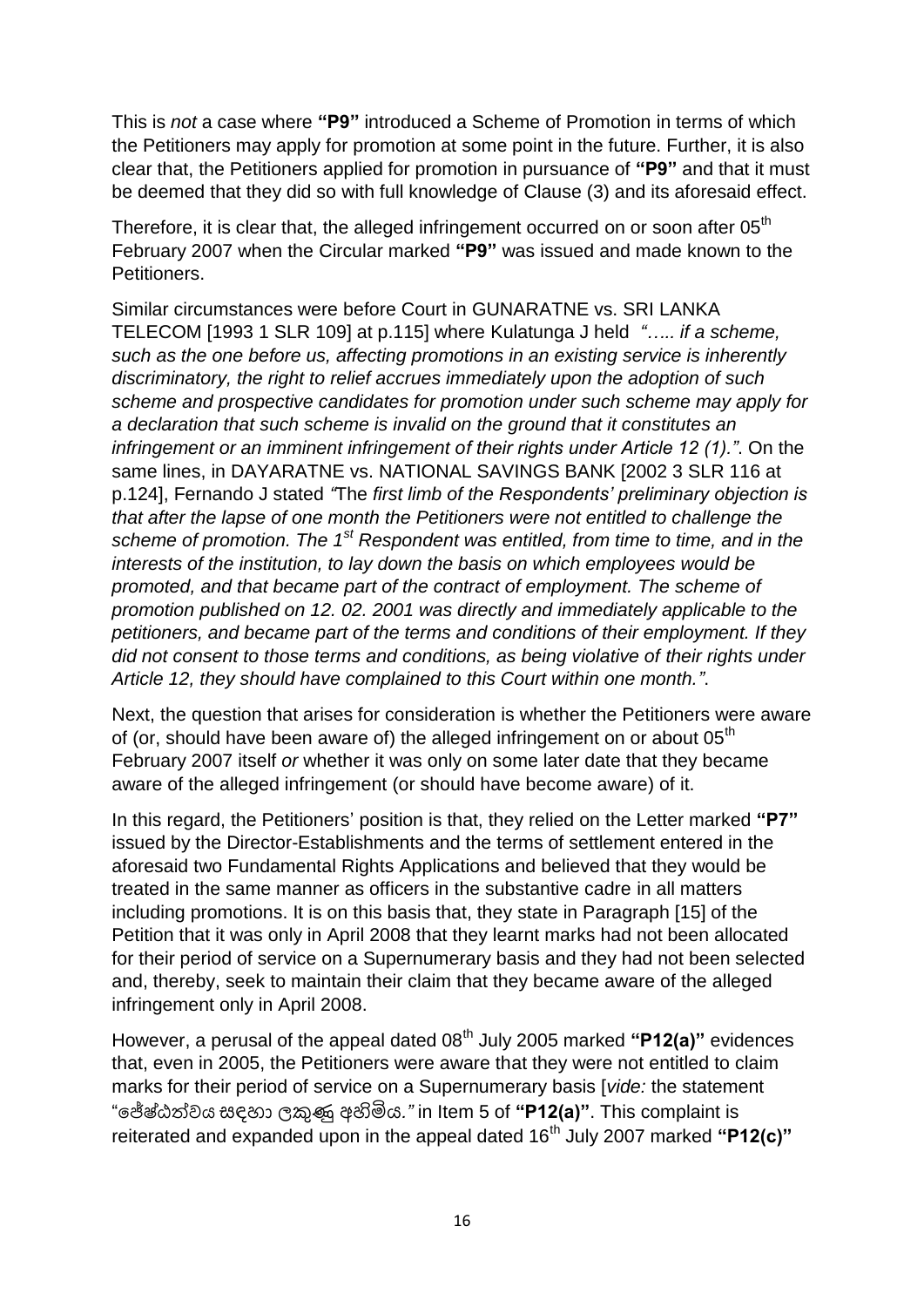which states "අධි පන්තියට උසස් කිරීමේදී සඳහන් කොන්දේසි අනුව අධි පන්තිය පවනුපවන් පේෂ්ඨත්වය සඳහා ප ොවුන්ට ලැපෙන්පන් ලකුණු 0 කි."*.*

Thus, there is no merit in the Petitioners' claim that they became aware of the alleged infringement only in April 2008. In any event, as observed, earlier, this Petition has been filed after the expiry of one month from 30<sup>th</sup> April 2008.

Next, I should consider whether the infringement complained of by the Petitioners is a continuing one. In this regard, it should be mentioned that, in Paragraphs [18] and [20] of the Petition, the Petitioners have pleaded that, they have been *"continuously discriminated and treated unfairly"* and that they have been subject to a *"continuing infringement"*.

No doubt, the Respondents" decision not to allocate marks for the periods of the Petitioners" service on a Supernumerary basis has an *effect* which continues to cause prejudice to the Petitioners since the Petitioners have been and continue to be deprived of the ability to count that period when computing seniority for the purpose of promotion to Class II Grade II of the SLAS.

But, it has to be kept in mind that, many, if not most, executive or administrative decisions and acts which are challenged under Article 126, are, usually, single and distinct acts or decisions done or taken on a particular day which immediately affect a person or decide his alleged rights, but which have a continuing *effect* on the persons who are subject to such acts and decisions. However, all such executive or administrative decisions cannot be challenged after the expiry of one month simply because they have a continuing *effect*.

Instead, what is relevant when determining the start date of the one month period specified in Article 126 (2), is the **occurrence** of the infringement and *not* its *effect*.

An infringement can be constituted by a single, distinct and `one-off" act, decision, refusal or omission. However, some other infringements can be constituted by a series of acts, decisions, refusals or omissions which continue over a period of time. It is only the second type of infringement which can be correctly identified as a `continuing infringement".

It seems to me that, the essential characteristic of a `continuing infringement' which is constituted by an **act or decision** is that, such act or decision or similar acts or decisions are committed or are taken several times throughout the period the infringement continues. There is a series of acts or decisions, each of which infringe the Petitioner"s Fundamental Rights, which occur throughout the period of the infringement. The result is a 'continuing infringement' in relation to which the time period of one month starts on the day the last such act is done or decision is taken. It should be understood that, the type of decision contemplated here is, usually, a decision taken for the first time on a particular set of facts and not a decision affirming a previous decision.

The position is less easily deciphered in cases where the infringement is a **refusal or omission** to perform an act which should be done. In such instances, much would depend on the facts and circumstances of each case. It seems to me that,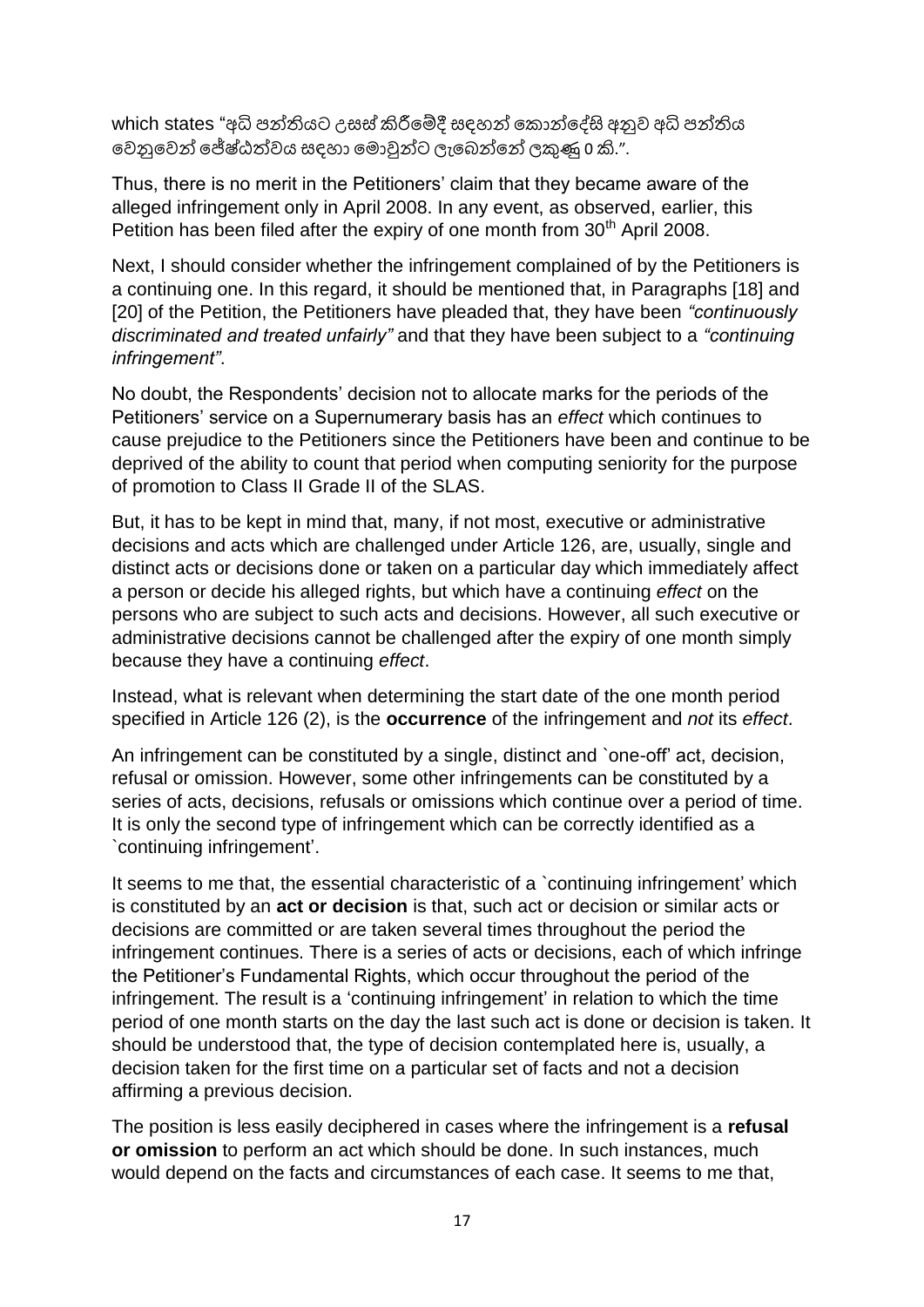where the infringement consists of the refusal or omission to perform an act that should be done, the infringement will be a continuing one as long as the refusal remains in force or the omission persists and the time period of one month specified in Article 126 (2) will start on the day on which the such refusal is made and becomes known to the Petitioner or omission to perform the act becomes known to the Petitioner.

This line of reasoning is in line with the views expressed in NATIONAL RAILROAD PASSENGER CORP. vs. MORGAN which was cited by Marsoof J in LAKE HOUSE EMPLOYEES UNION vs. ASSOCIATED NEWSPAPERS OF CEYLON LTD and His Lordship"s aforesaid observations in that case, with which I am in respectful agreement.

With regard to the present case, it is evident that, the alleged infringement was constituted by the decision set out in the impugned Clause (3) of the Circular marked **"P9"**. This is a distinct and `one-off" decision. The effect of Clause (3) has been implemented from the time **"P9"** was issued. There has been no subsequent decision on a different set of facts. There was no ambiguity or lack of understanding. Thus, on an application of the aforesaid tests, I hold that, the alleged infringement which the Petitioners complain of, was not a 'continuing infringement'.

Even if the Petitioners" contention that, the infringement occurred in April 2008 when the results of the selection were issued and became known is assumed to be correct, the alleged infringement will still be a distinct and `one-off" infringement constituted by the non-allocation of marks for the period of service on a Supernumerary basis and the non-selection. Thus, even if this approach is taken, the alleged infringement which the Petitioners complain of, is not a continuing one.

For the aforesaid reasons, I hold that, the alleged infringement which the Petitioners complain of, occurred when the Circular dated 05<sup>th</sup> February 2007 marked "P9" was issued. I further hold that, the Petitioners were aware of the alleged infringement from or about 05th February 2007 when **"P9"** was issued. In fact, they were aware even much earlier that, they would not be allocated marks for the period of service on a Supernumerary basis, as demonstrated by their appeal dated 08<sup>th</sup> July 2005 marked **"P12(a)"**.As set out above, it has also been determined that, the alleged infringement is not a continuing one.

The Petition has been filed on  $05<sup>th</sup>$  June 2008 which is more than 16 months after the day the Petitioners themselves state the alleged infringement occurred. Therefore, the Petition is time barred and liable to be dismissed unless the Petitioners can seek an extension of the time limit on grounds that, they were prevented from filing the Petition earlier.

Thus, it only remains for me to consider whether the Petitioners have established that, they were unable to invoke the jurisdiction of this Court due to circumstances which were beyond their control and that there has been no lapse, fault or delay on their part. However, the Petitioners have not made any such claim and this question does not arise for consideration.